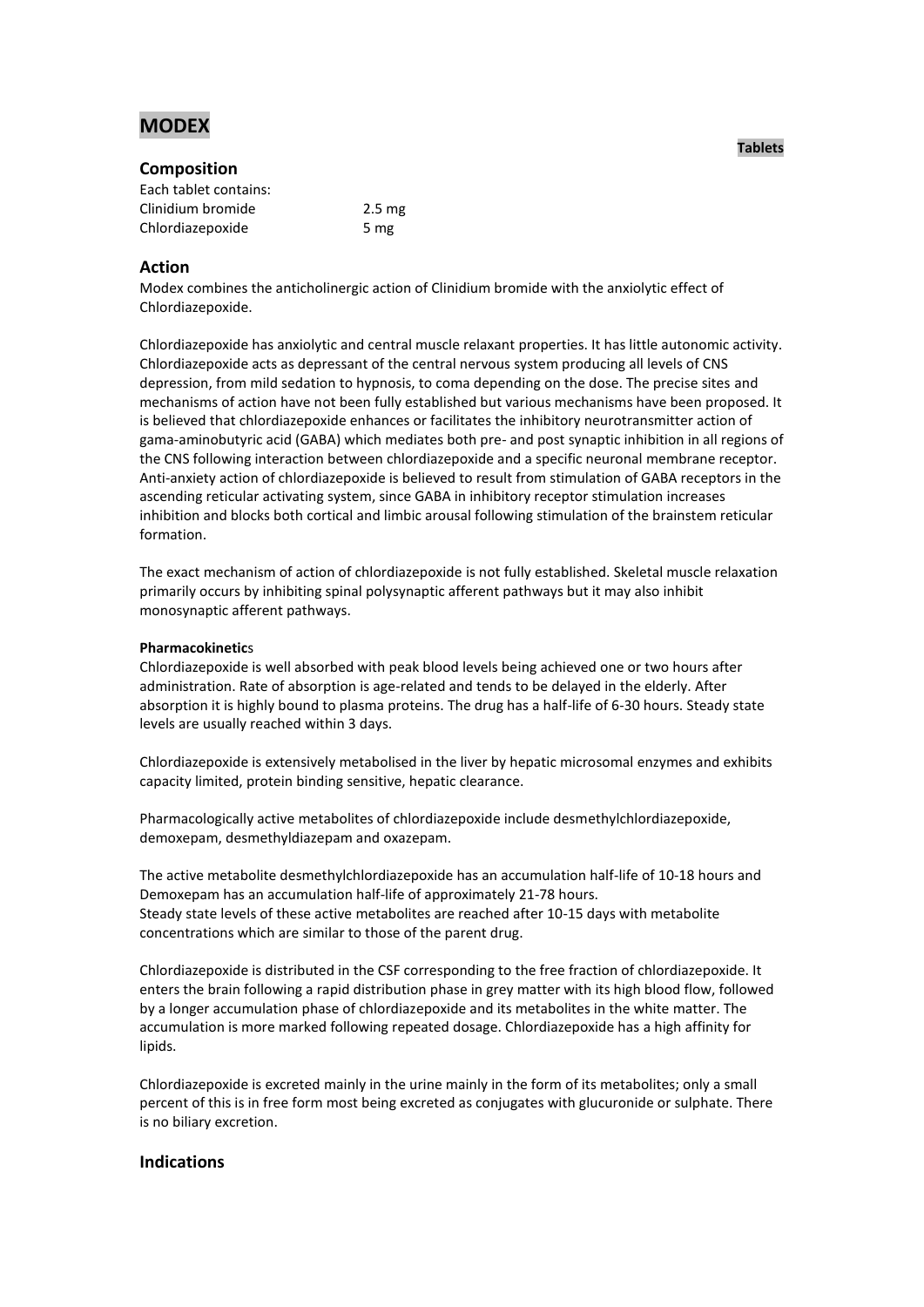Control of hypersecretion, hypermotility and emotional factors associated with gastrointestinal disorders due to anxiety and tension states.

# **Contraindications**

- Known hypersensitivity to either of the components of the preparation.
- Presence of glaucoma, and in patients with prostatic hypertrophy and benign bladder neck obstruction.
- During the first trimester of pregnancy and in breastfeeding.

### **Warnings**

Because of the benzodiazepine component, prolonged use may cause dependence.

Withdrawal symptoms similar in character to those noted with barbiturates and alcohol have occurred following abrupt discontinuation of benzodiazepine drugs. These symptoms include convulsions, tremor, abdominal and muscle cramps, vomiting and sweating.

When discontinuing therapy in patients who have been treated with this preparation for prolonged periods, the dosage should be decreased gradually to avoid the possibility of withdrawal symptoms.

Paradoxical reactions such as acute hyperexcited states, anxiety, hallucinations, increased muscle spasticity, rage, insomnia, sleep disturbances and stimulation have been reported. Should these occur, use of the drug should be discontinued.

#### **Pregnancy**

#### *Category D*

There is positive evidence of human fetal risk based on adverse reaction data from investigational or marketing experience or studies in humans, but potential benefits may warrant use of the drug in pregnant women despite potential risks.

#### **Nursing Mothers**

Chlordiazepoxide or its metabolites may be excreted in breast milk, and use by nursing mothers may cause sedation in the infant.

Clinidium may tend to inhibit lactation.

Modex should not be administered to nursing mothers.

# **Adverse Reactions**

Adverse effects relevant to Clinidium are those typical of anticholinergic agents, e.g. dryness of the mouth, constipation and urinary hesitancy, especially at the beginning of the treatment.

In common with other benzodiazepines, the following side effects have been occasionally reported: drowsiness, fatigue, ataxia, hypotension, gastrointestinal disturbances, visual disturbances, skin rash, urinary retention, headache, confusion, vertigo, change in libido, blood dyscrasias, jaundice, minor menstrual irregularities, extrapyramidal symptoms, changes in EEG patterns (low voltage fast activity) and paradoxical reactions such as acute hyper-excitation states .

In a few instances, syncope has been reported.

Drowsiness and fatigue, if they occur, are usually observed at the beginning of therapy. Usually, they diminish during continued treatment, or when the dosage is decreased.

# **Precautions**

In elderly or debilitated patients, the initial dose should be low. Dosage increments should be made gradually, according to the response of the patient, in order to preclude drowsiness, ataxia, excessive sedation or confusion.

Although hypotension has rarely occurred, this drug should be administered with caution to patients in whom a drop of blood pressure might lead to cardiac complications.